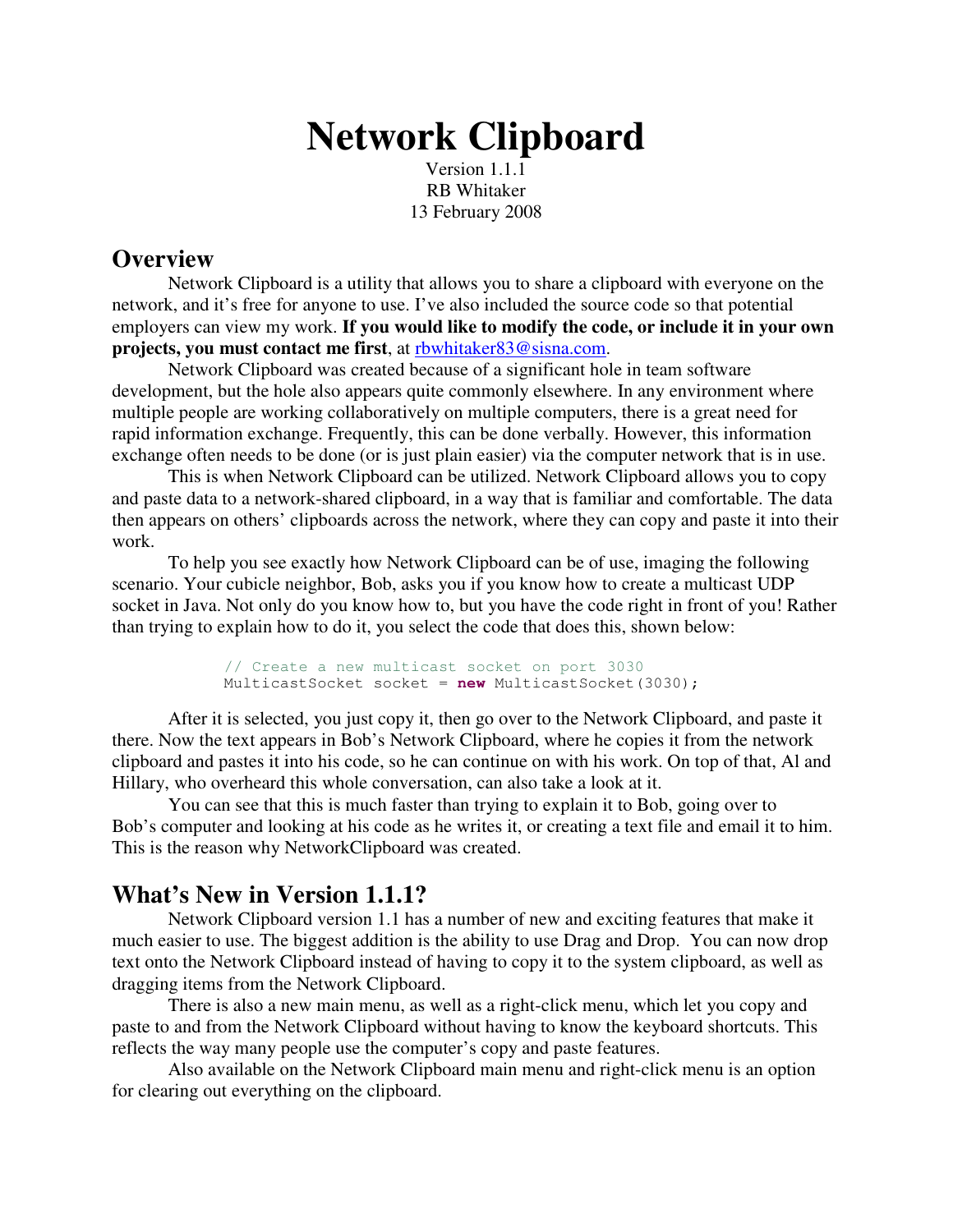Also new in version 1.1 are buttons next to each clipboard item which allow you to resend an item across the network, as well as delete an item from the clipboard.

Version 1.1.1 has new and improved graphics that make the program look quite a bit nicer.

## **How to Open Network Clipboard**

Network Clipboard was written in Java, and so it is deployable on any system with a Java Virtual Machine, including computers running Windows, Linux, and Macintosh. Usually, you can just double click NetworkClipboard1-1-1.jar, and the program will start up.

## **How to Use Network Clipboard**

Network Clipboard is very easy to use. Below is a diagram of how the program works.



The first step is to copy the information from your application to the system clipboard, usually by pressing Ctrl-C, or using the copy function in the program. Then in your Network Clipboard application, you can paste the information in a number of ways.

You can select Paste from the Clipboard menu or the right click menu, or by using the keyboard shortcut, Ctrl-V. The data is automatically sent out to everyone else, and will appear in the other Network Clipboards across the network. When it arrives, you can click on the item you want in the network clipboard, and copy it to the system clipboard in any of the following ways: Select Copy from the Clipboard menu, select Copy from the right-click menu, or use the Ctrl-C keyboard shortcut. You can then paste the data into your application, usually by pressing Ctrl-V, or by using the paste function in the program.

Version 1.1 also supports the ability to Drag and Drop text to and from the Network Clipboard. Data transfer with Drag and Drop works much like data transfer before, except that the system clipboard is not used, as shown below.

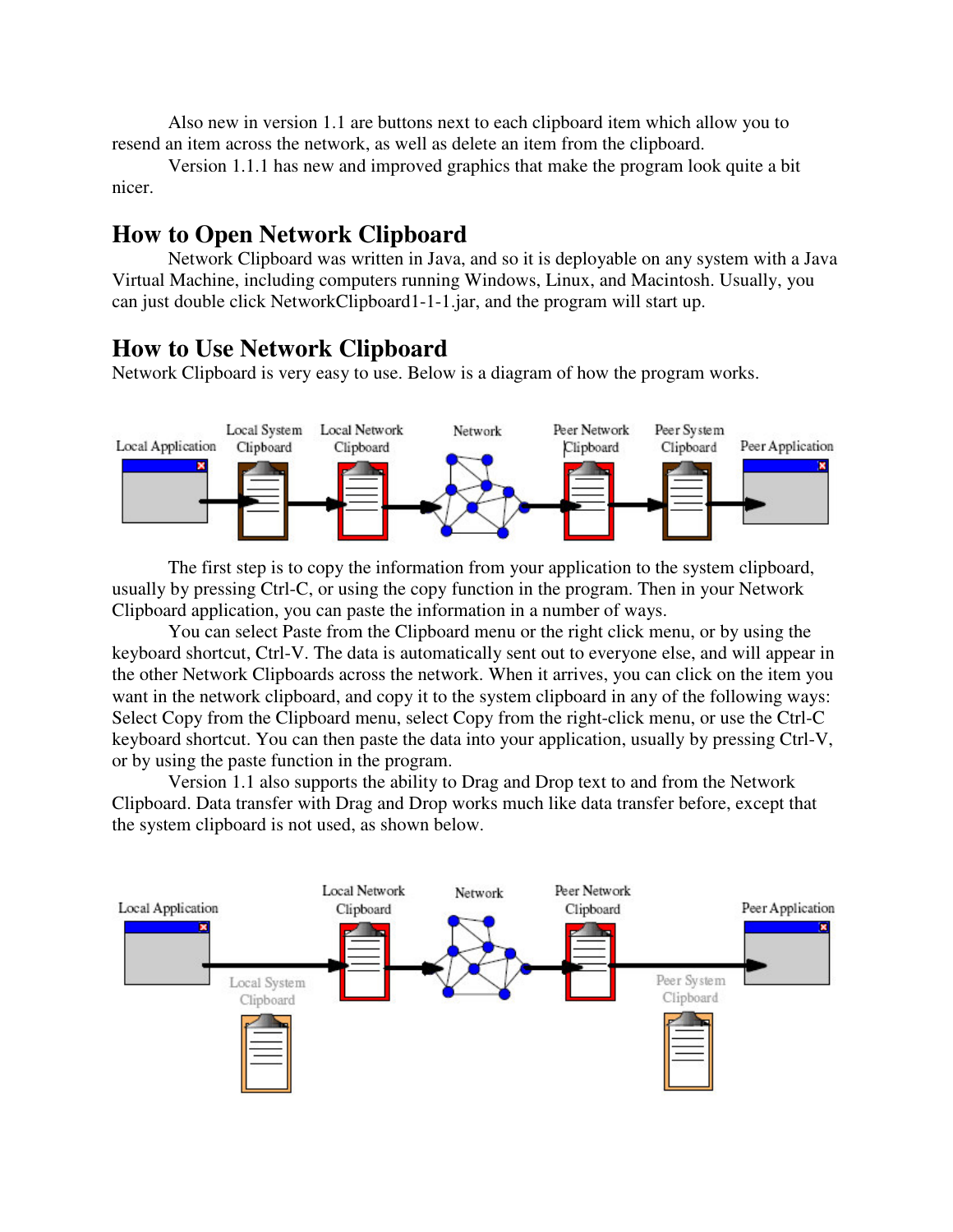To perform a Drag and Drop operation, your application must first support dragging. Select the text that you want and then drag it to the Network Clipboard application. Release the mouse button to drop the text. Be aware of the fact that most applications *move* text in Drag and Drop operations by default, rather than copy. You may need to press the Control key when you are ready to drop the text in order to ensure that the text is copied rather than moved to the clipboard. At this point, the data is send out across the network as before, and arrives at the peer Network Clipboard for use. To drag from the Network Clipboard, select an item and begin dragging it. Drop it into the destination application. Network Clipboard does not *cut* the item, so the item will remain in the Network Clipboard.

# **The Future of Network Clipboard**

There have been a lot of good comments about the Network Clipboard utility, so there are future versions in the works. Version 1.2 of Network Clipboard will likely contain smaller updates than version 1.1 did. The following features will likely make it into version 1.2:

- Specify an IP Address and port on the command line
- Auto propagation from system to network clipboard and back if it is configured to do so
- Help/About sections
- Ignoring duplicates
- Scrolling to the newest item when it arrives

The following features are being considered for version 1.2:

- Saving/Loading the contents of the clipboard to a file
- A Cut option to allow you to remove from the clipboard, but place in the system clipboard

- Support for URLs, allowing you to simply click on the URL in the network clipboard and having the URL displayed automatically.

Other features are also in the works, but will probably not be included in version 1.2. These features include:

- Support for non-text data types (files, images, MIME types)
- Configuring your port and IP address in the GUI
- Ability to be in multiple groups
- Encrypted data transfer for security purposes

Also, future versions of the Network Clipboard utility may have a different name.

# **Known Issues and Bugs**

1. The version accessible on the internet requires the JDK of Java (as opposed to the JRE) because it requires the **jar** utility. As a temporary workaround, you can download the JDK from Sun's website. Starting with Network Clipboard 1.2, it will also be deployed in a way that does not require the **jar** utility.

2. Not all programs accept drops from the Network Clipboard. The list of all known programs that do not accept drops is below:

- Microsoft XNA Game Studio Express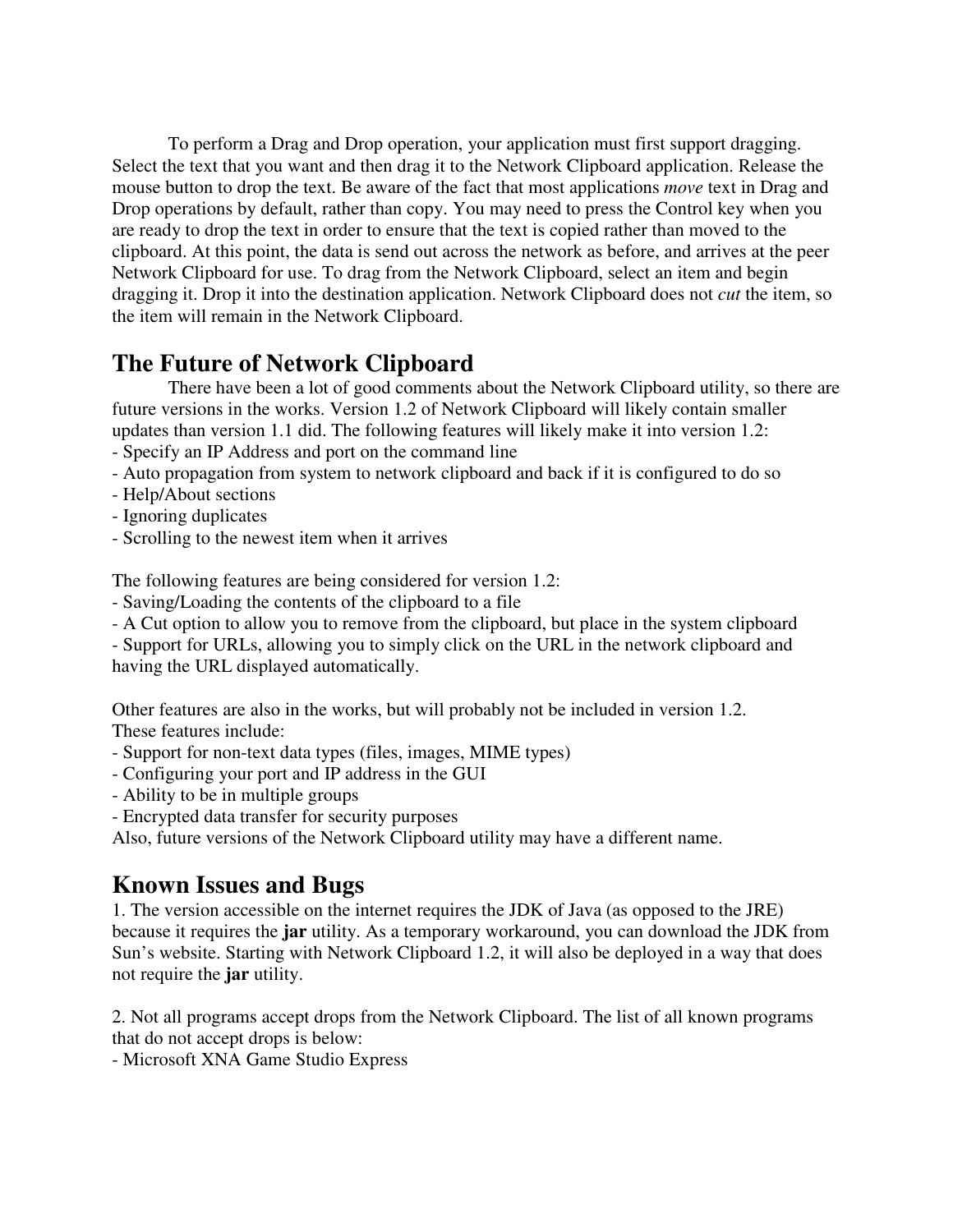3. As of version 1.1.1, if you rename the file from NetworkClipboard1-1-1.jar to anything else, the images won't load correctly.

## **Resolved Issues and Bugs**

1. The Linux JVM does its drawing in a slightly different manner than the Windows JVM. As a result, the 'resend' button does not look quite like it should. This does not affect the performance of Network Clipboard, only the appearance. *This was fixed by replacing the drawing with icon images.*

## **Answers to Common Questions**

#### **What port is Network Clipboard running on?** Port 5565

**What UDP group address does NetworkClipboard use?** 224.1.1.6

**What programming language was used?**

Java

### **Why was Java used?**

Three reasons: it is platform independent, it is powerful enough to do everything needed, and it was easy enough to do the development rapidly.

### **How many lines of code were there?**

2325. (144 more than version 1.1 and 741 more than version 1.0)

### **Is version 1.1.1 compatible with earlier versions?**

Yes. In all three of the released versions, the network protocol has remained the same, and so the three versions are all completely compatible with each other.

### **Is it worth upgrading to version 1.1.1 from 1.1?**

It is really the same thing, other than a few cosmetic changes. Upgrading is probably not going to be all that useful. But if you are downloading Network Clipboard every time that you use it, then it is probably a great idea to use 1.1.1 instead.

### **Is it worth upgrading to version 1.1 from 1.0?**

Considering that it is free, and considering all of the new features, it would be well worth it to upgrade to version 1.1, if you have been using version 1.0.

### **When will version 1.2 be released?**

Earlier, I had said that version 1.2 would be released in November of 2007, and that obviously didn't happen. I won't make any promises about when it will be released, because I've been really busy, but there is a decent possibility that I will be able to count this project as a homework project, in which case I'm sure I'll find time for it soon. Whatever the case may be,